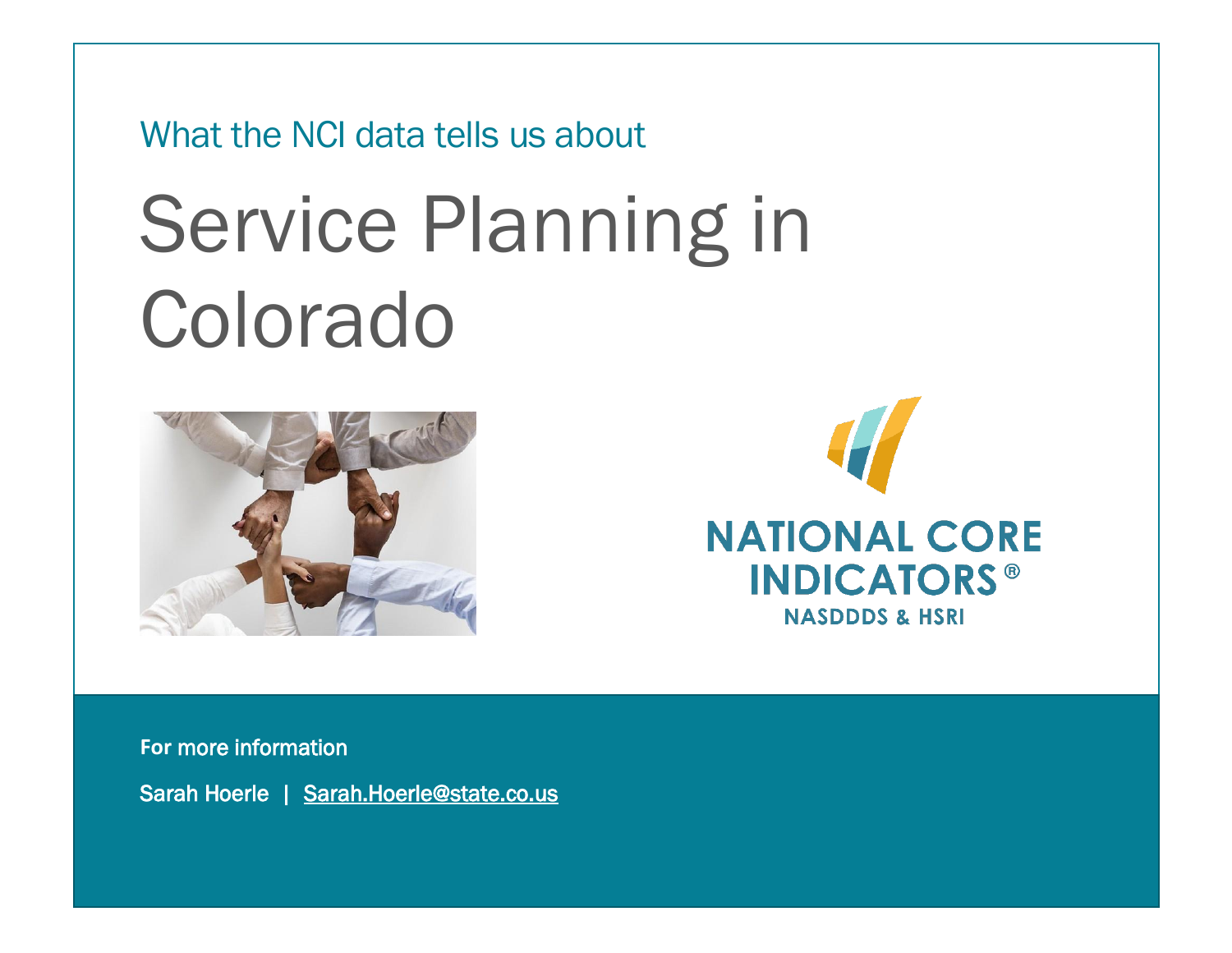#### This report tells us about:

- What NCI tells us about people's service planning meeting
- Why service planning is important
- Where to find out more about service plans and service coordination in Colorado

## What is NCI?

Each year, NCI asks people with intellectual and developmental disabilities (IDD) and their families how they feel about their lives and the services they get. NCI uses surveys so that the same questions can be asked to a people in all NCI states.

# Who is surveyed?

Each year people in many states take part in an NCI meeting. Every year a new group of people are asked to meet. During the meeting people are asked the NCI survey questions. Questions are asked to the person who gets services from the state. For some questions, a family member, friend, or staff member who knows the person well can answer.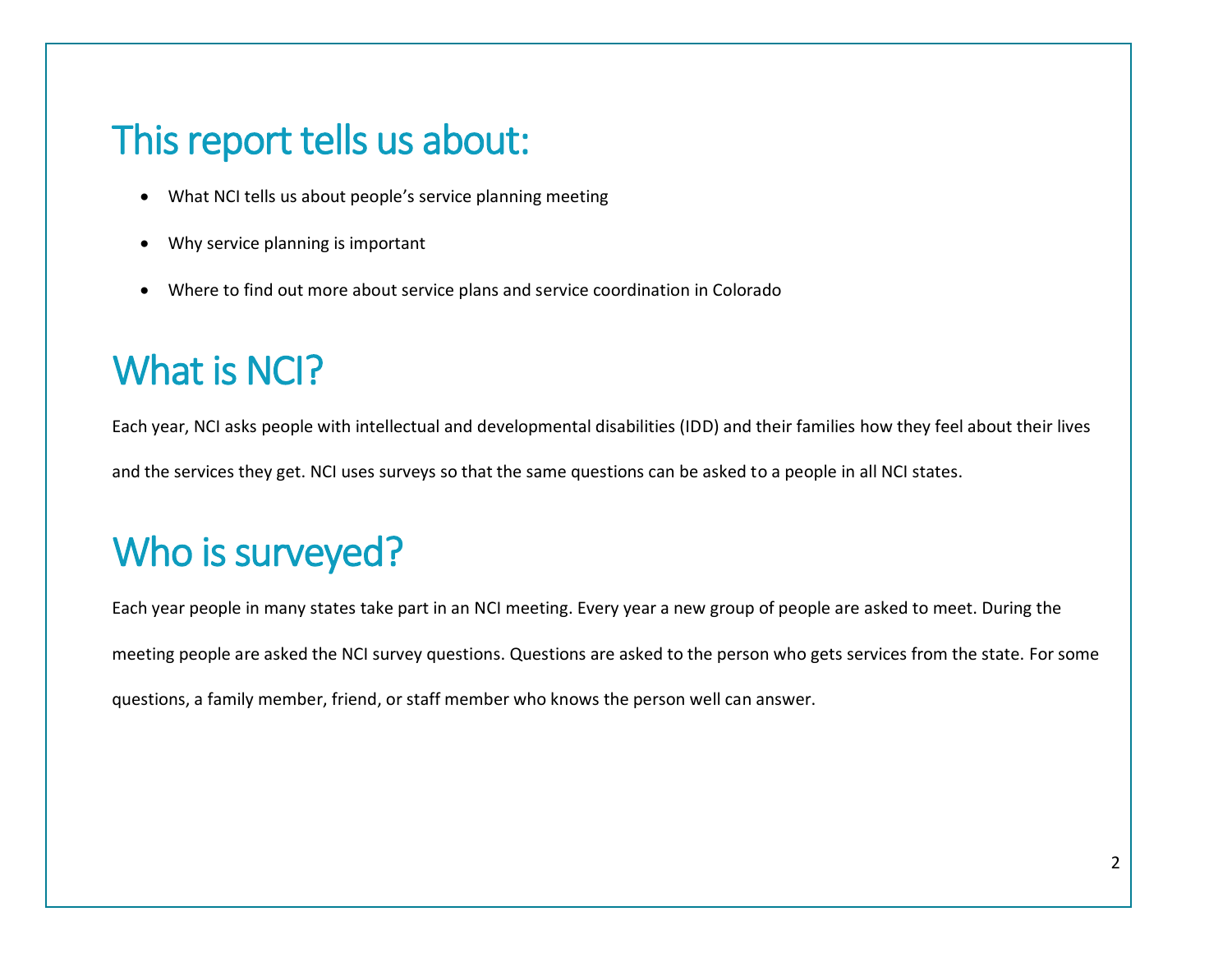#### How are data shown?

NCI asks questions about people's service plan, like if they have met their case manager, and if they took part in their last planning meeting. In this report we see how people answered questions about service coordination. Like "Do you remember what is in your service plan?".

Each page shows a different question and the answers. Each page also has a pie graph. It shows how many people said **yes** and how many said **no** to the question. There are also words and stick figures that show how many **yes** and **no** answers there were for each question. The answers are whole numbers (like 60% or 90%).

Due to the COVID-19 Pandemic the 2019-20 In-Person Survey (IPS) survey data collection period was unexpectedly abbreviated with all data collection stopped on April 15, 2020. At the time IPS surveying was ended, states were in many different stages of survey administration. Very few states had completed data collection.

Ultimately, NCI decided that, **to create a state report on the IPS data for a state this year, we would use a 10% Margin of Error (MoE) threshold**. This means that states will receive a state report if the number of surveys collected prior to the IPS surveying shutdown reach a threshold of 10% MoE (based on the sample frame number reported in the state work-plan). Previous years of IPS reporting have used a 5% MoE threshold. CO conducted 304 valid surveys, the MoE is 5.54%.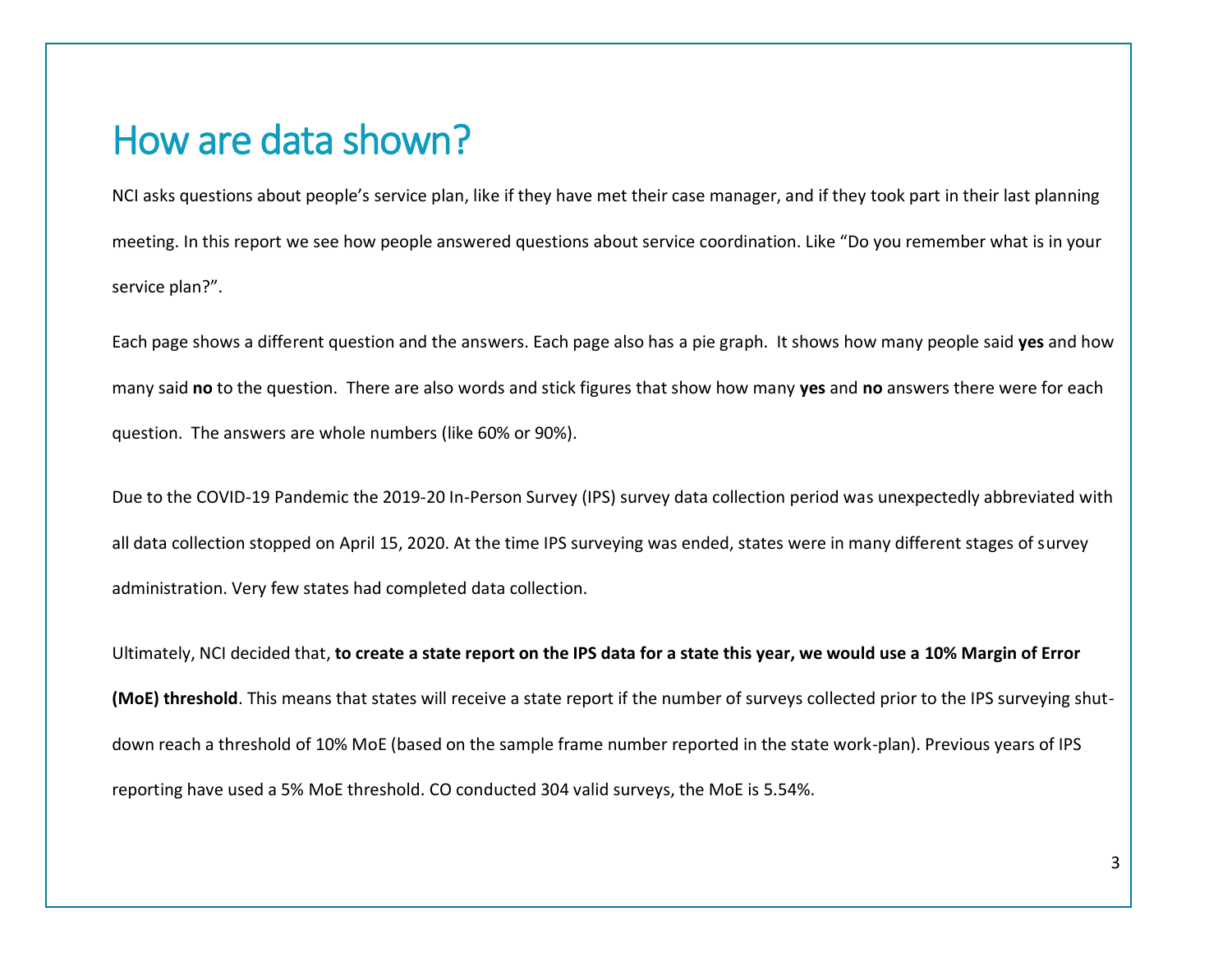For this report we round percentages to the nearest ten percent. To round, we look at the last digit in a number. If the digit is 5 or more, we "round up" to the next highest number with a zero. If the digit is 4 or less, we "round down" to the next lowest number with a zero.



For example:

If 87% of people say they took part in their last service meeting, we "round up" to 90%.

If 12% of people say they did not take part in their last service meeting, we "round down" to 10%.

This report can help people talk about services and supports. If you want more information, you can look up the full report at:

<https://hcpf.colorado.gov/nci-survey>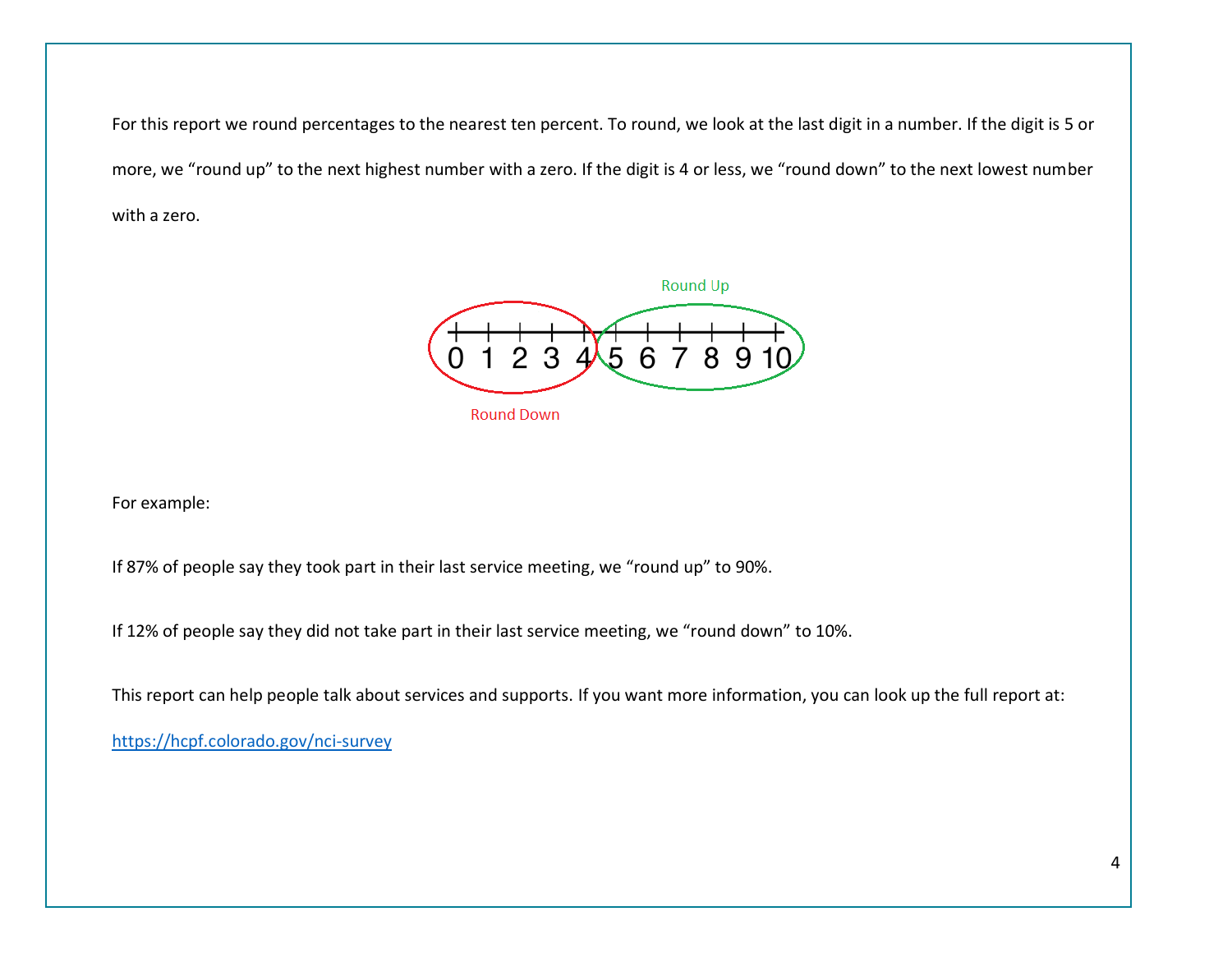

# Making Connections – Why is the Service Plan Important?

Usually, people's services get reviewed or looked over once a year. This usually happens at a service planning meeting with the case manager (sometimes called the service coordinator). The service plan helps should include things that are important to the person, their goals, and services people can use to reach their goals.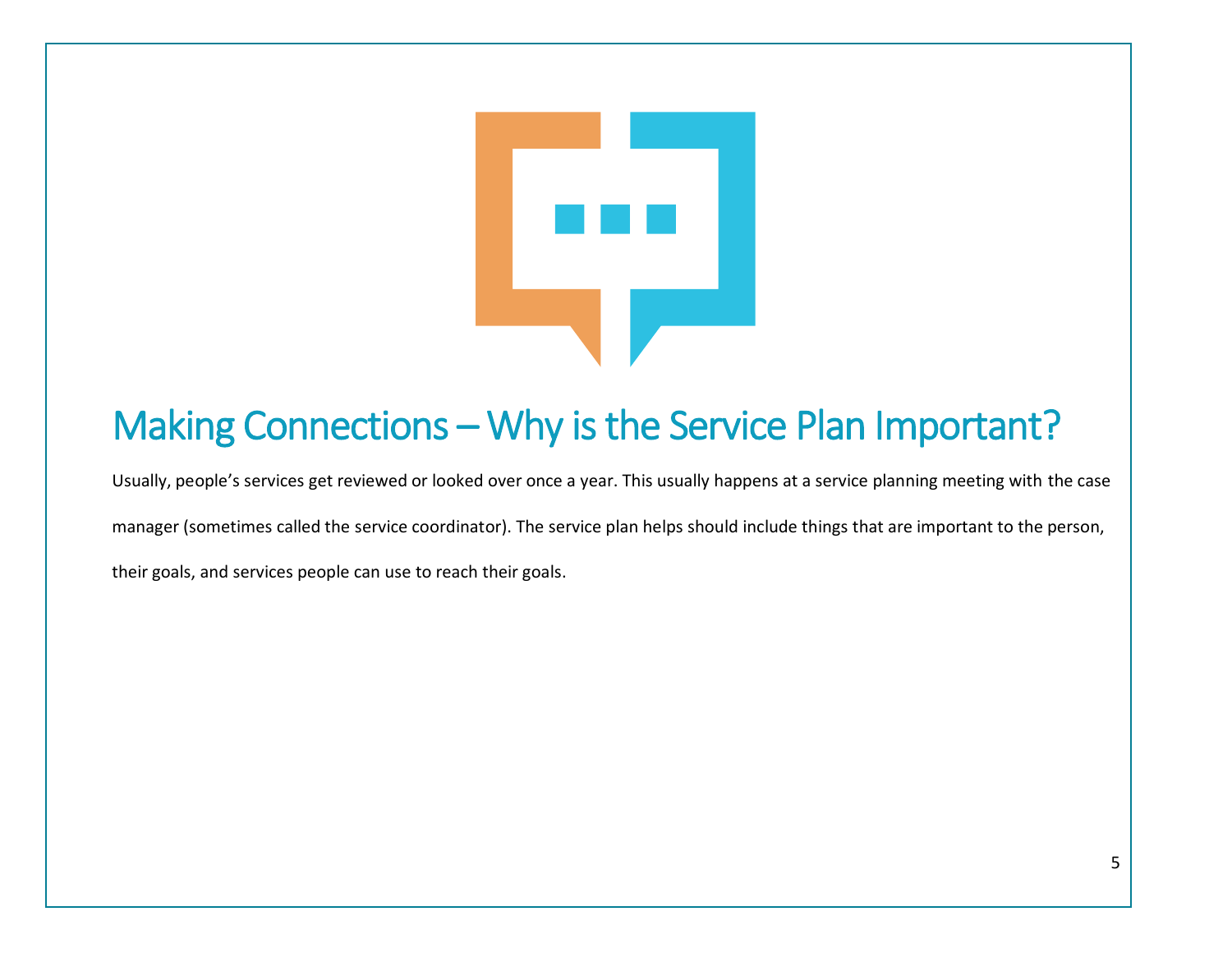Did you take part in the last service planning meeting, or choose not to?







NCI tells us **10** out of every **10** people said **they took part in the last service planning meeting or chose not to.**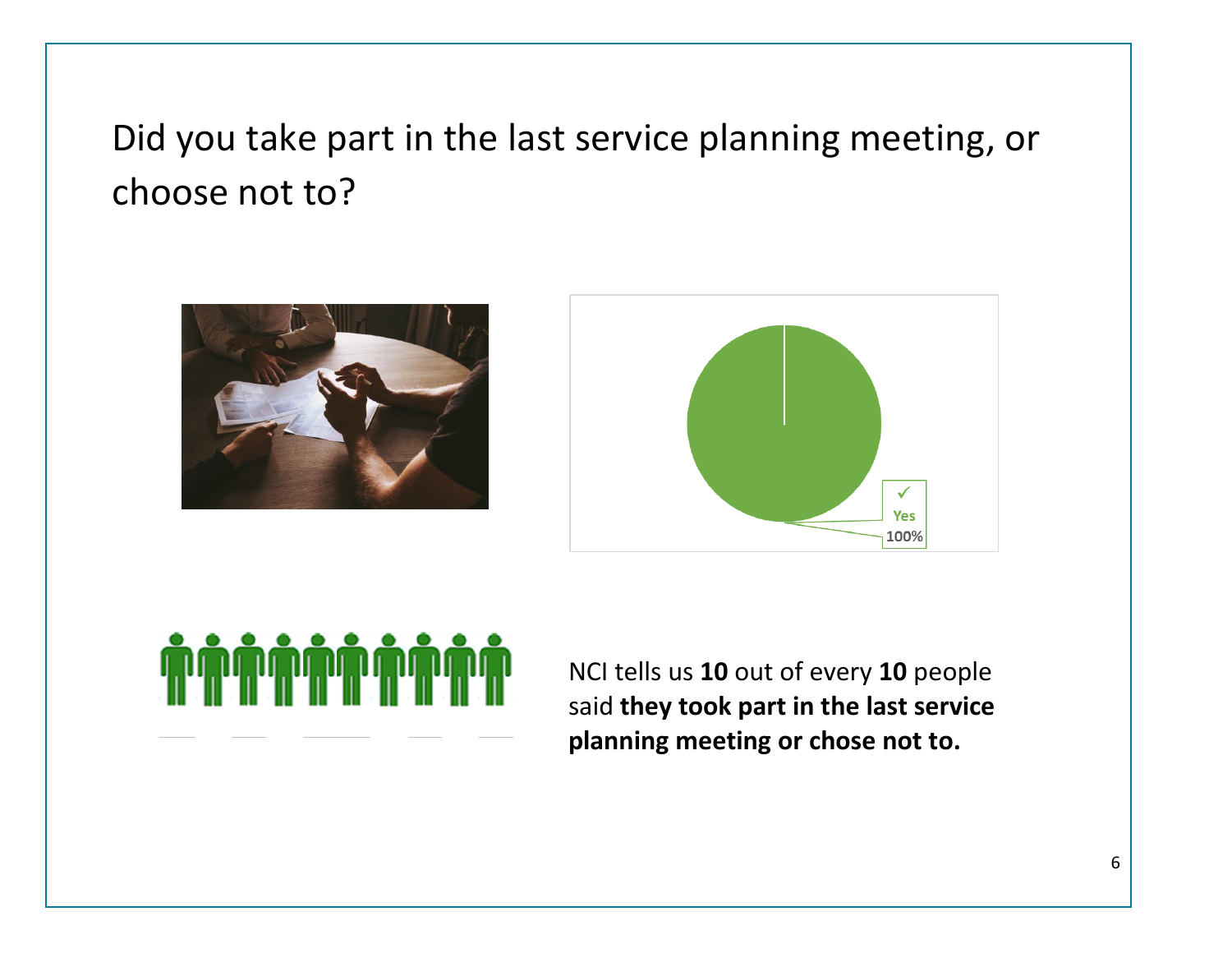Did you understand what was being talked about at the last service planning meeting? Like, did people use words you understood and speak in the language you prefer?







NCI tells us **8** out of every **10** people said **they understood what was being talked about at the last service planning meeting.**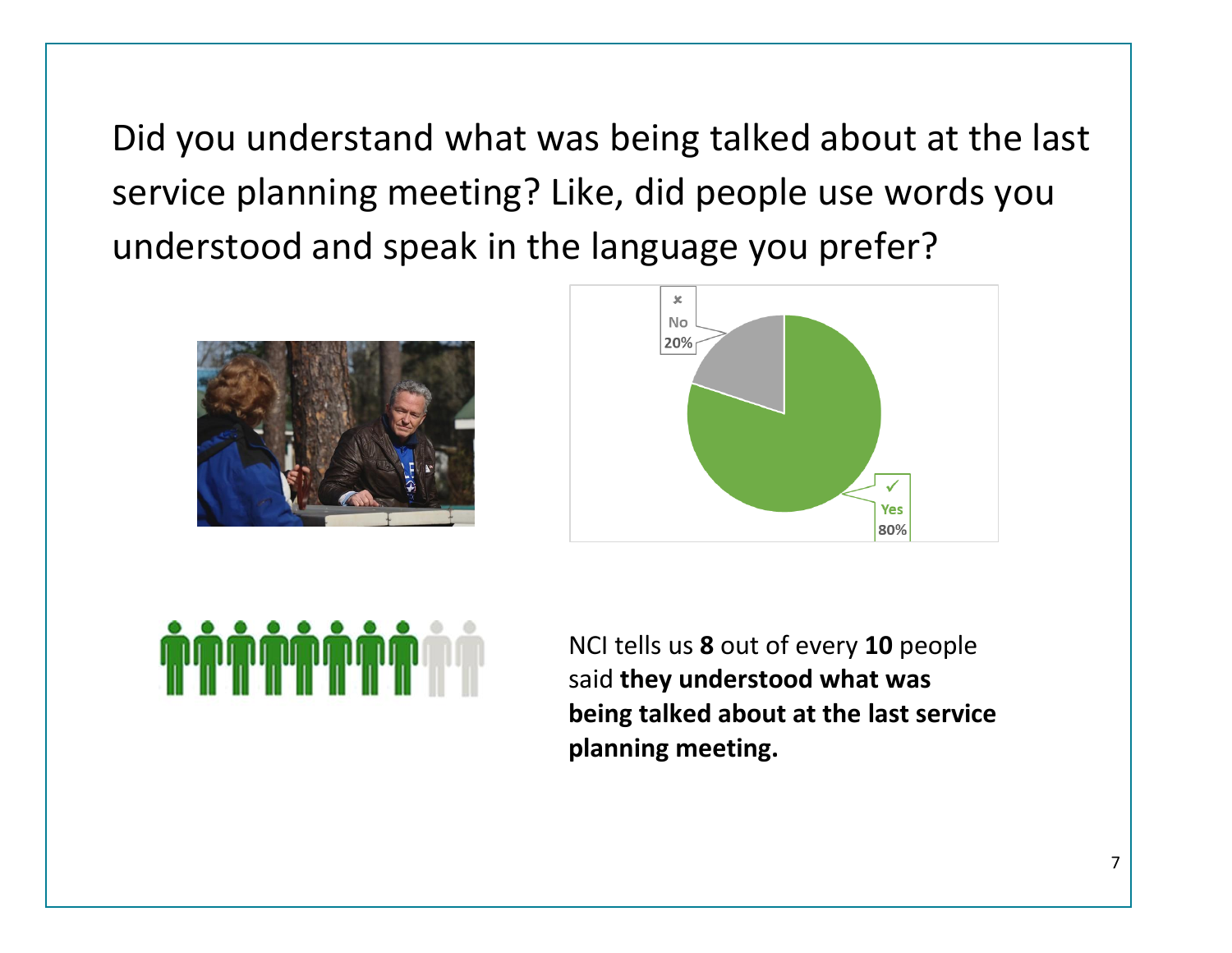# Did the last service planning meeting include the people you wanted there?







NCI tells us **10** out of every **10** people said **their last service planning meeting included the people they wanted there.**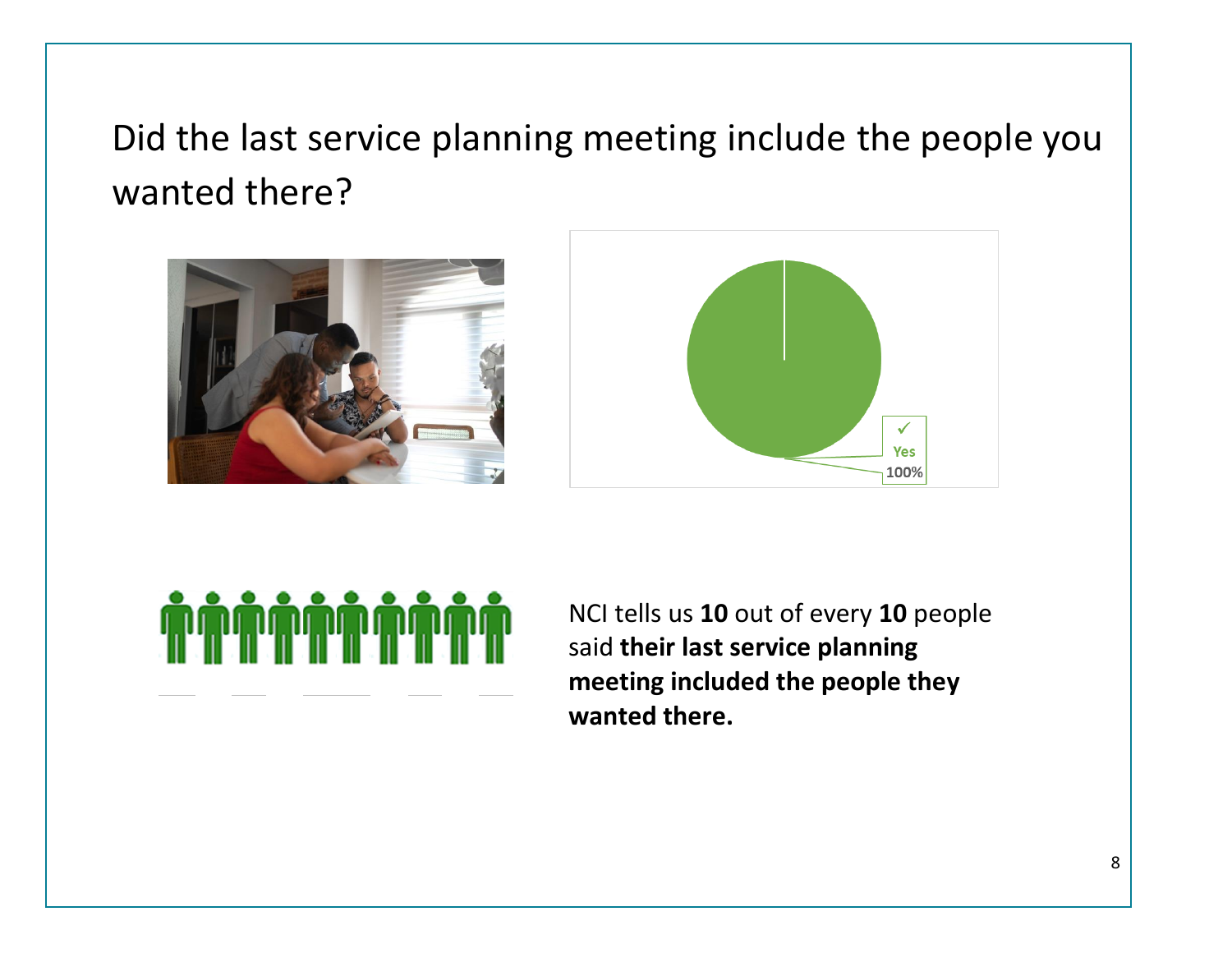#### Do you remember what is in your service plan?







NCI tells us **5** out of every **10** people said **they remember what is in their service plan.**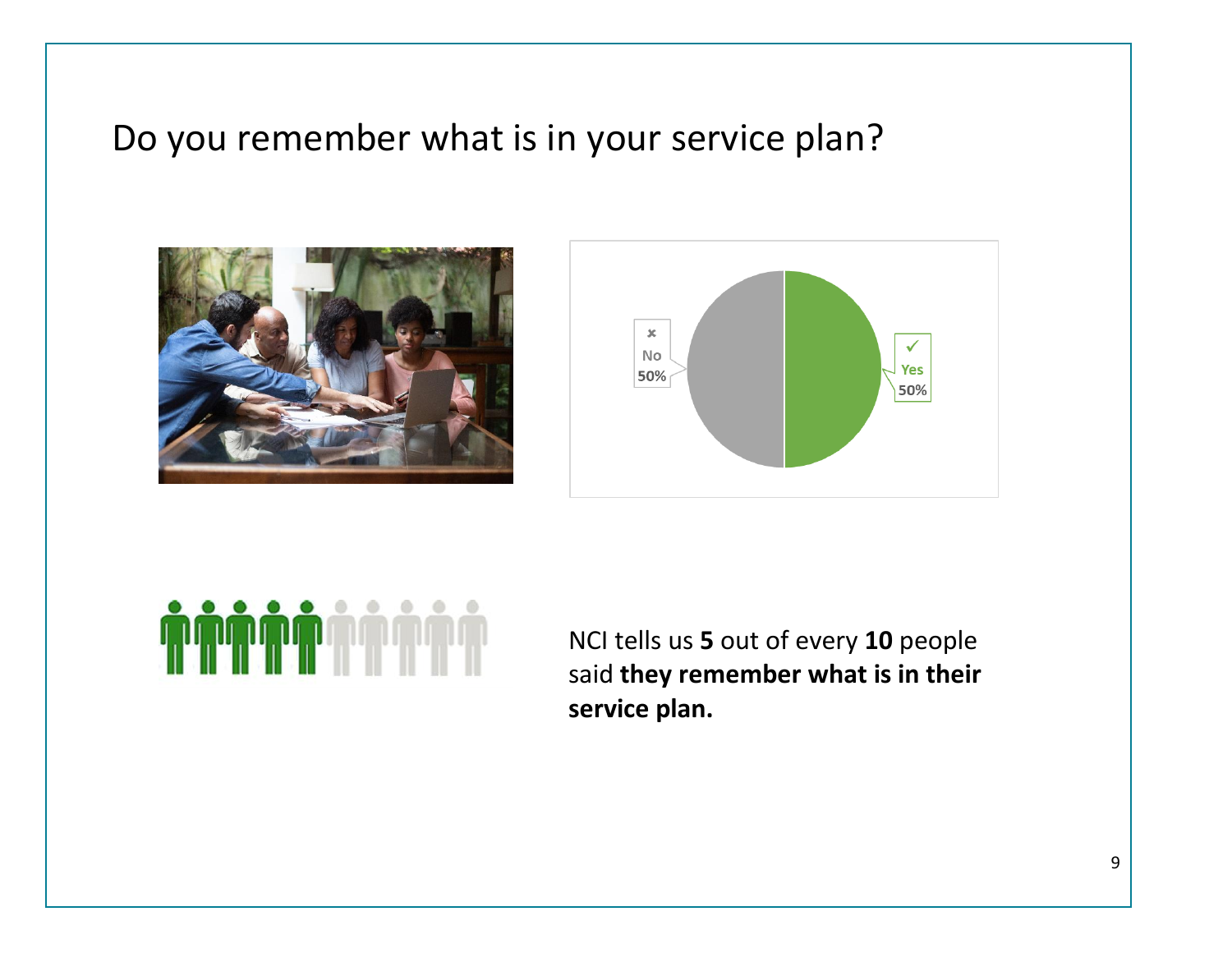# Does your service plan include things that are important to you?







NCI tells us **9** out of every **10** people said **their service plan includes things that are important to them.**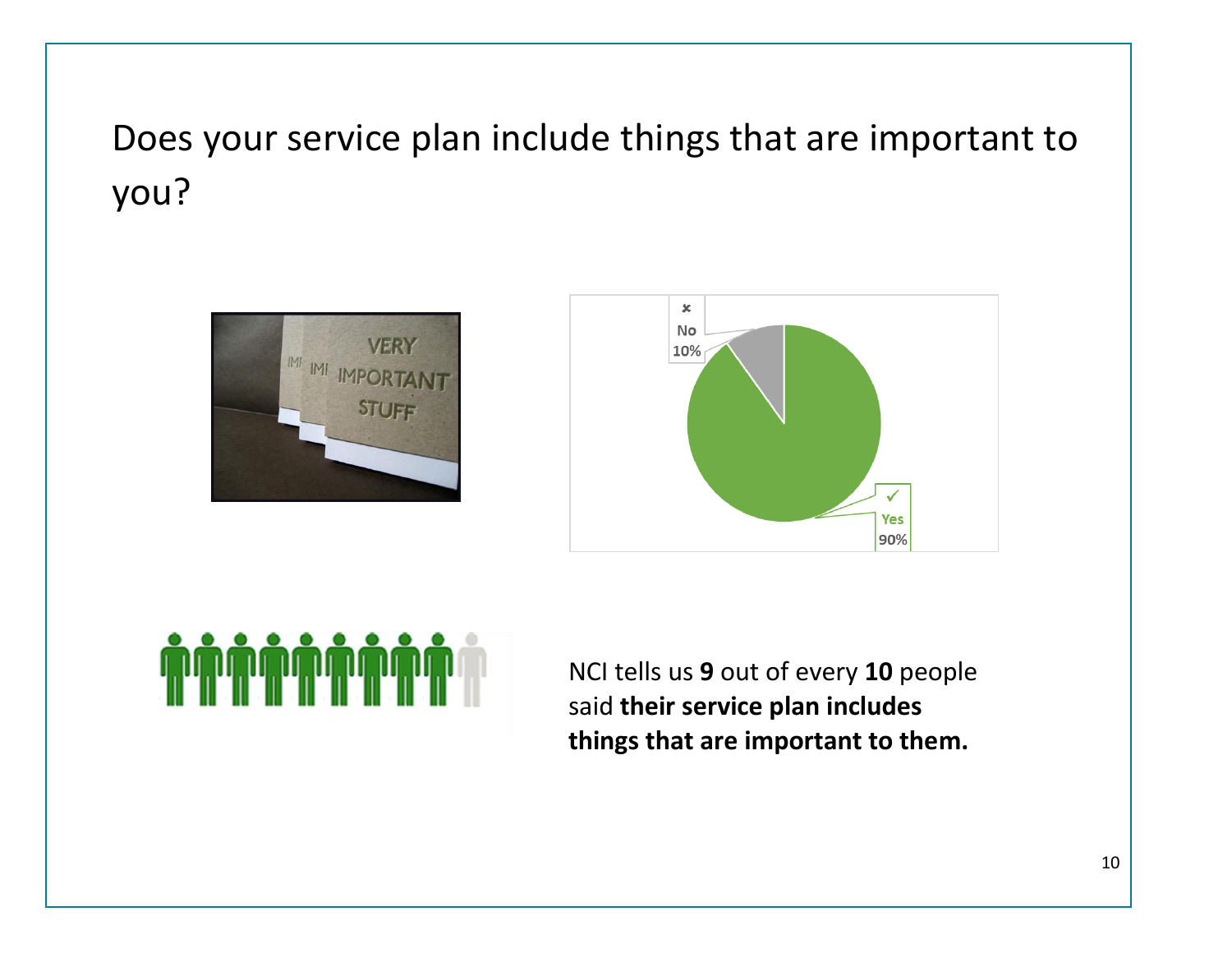Were you able to choose the services that you get as part of your service plan?







NCI tells us **8** out of every **10** people said **they were able to choose the services they get as part of their service plan.**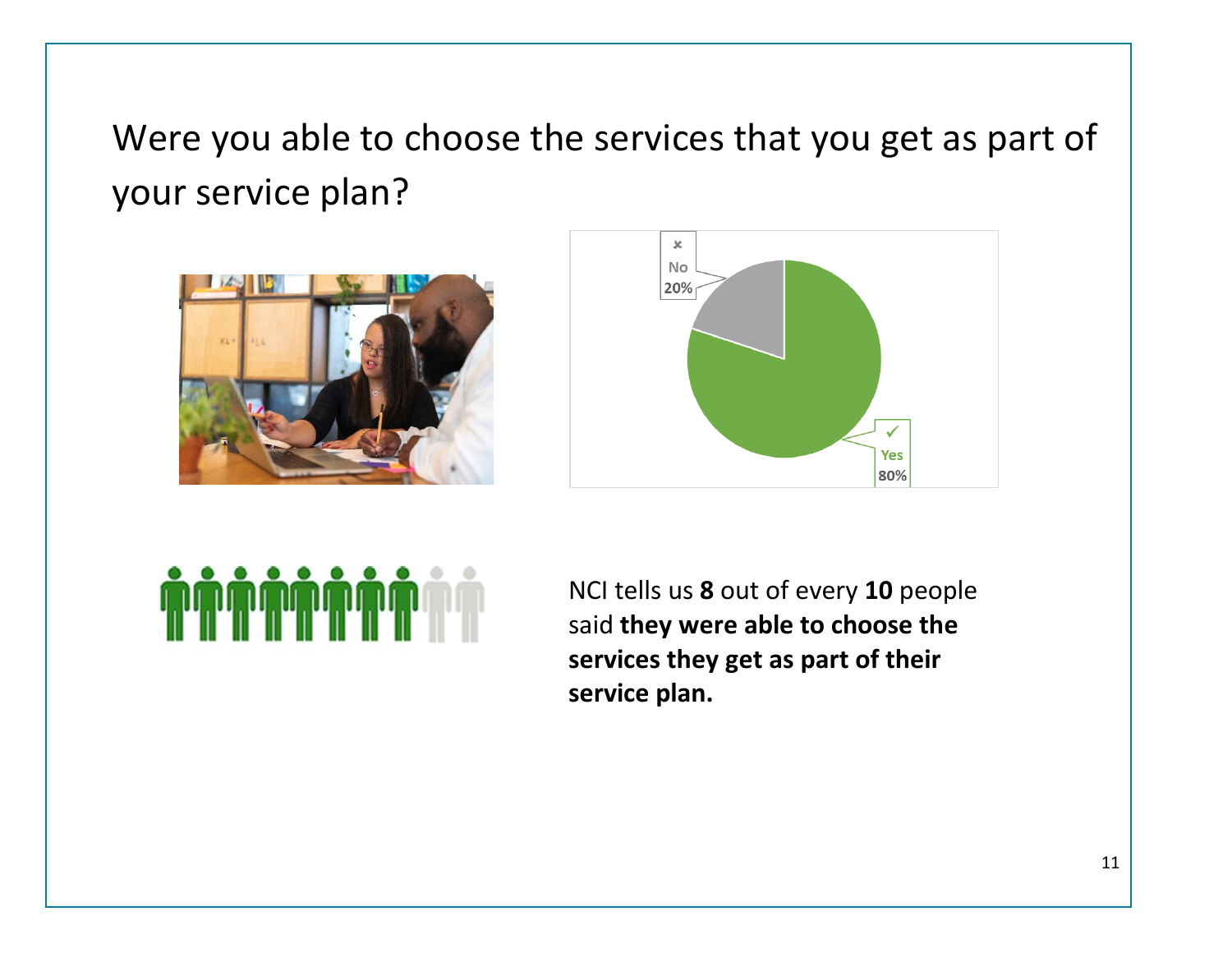Do you know who to ask if you want to change something about your services?







NCI tells us **9** out of every **10** people said **they know who to ask if they want to change something about their services.**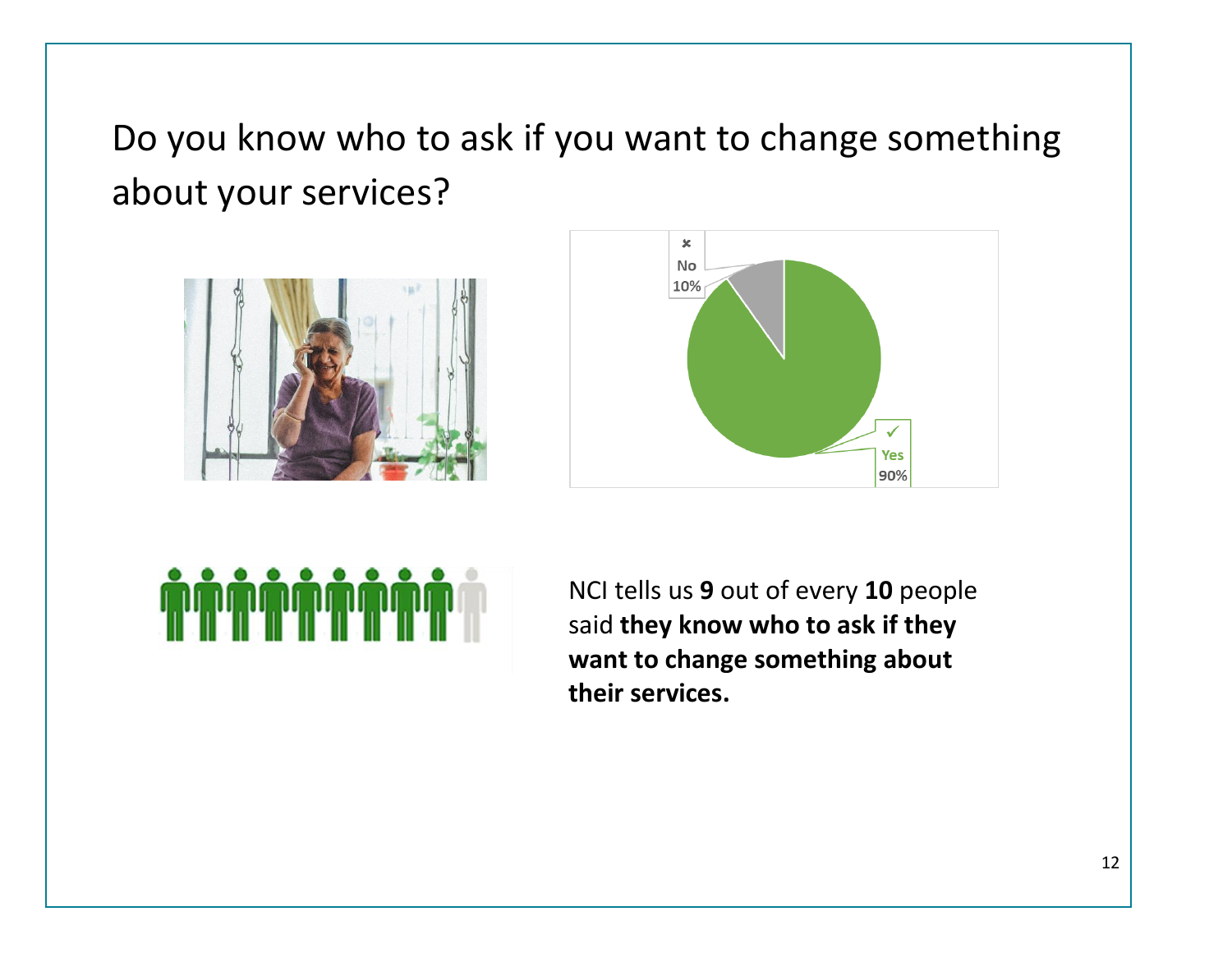## Are the services and supports helping you to live a good life?







NCI tells us **9** out of every **10** people said **services and supports are helping them live a good life.**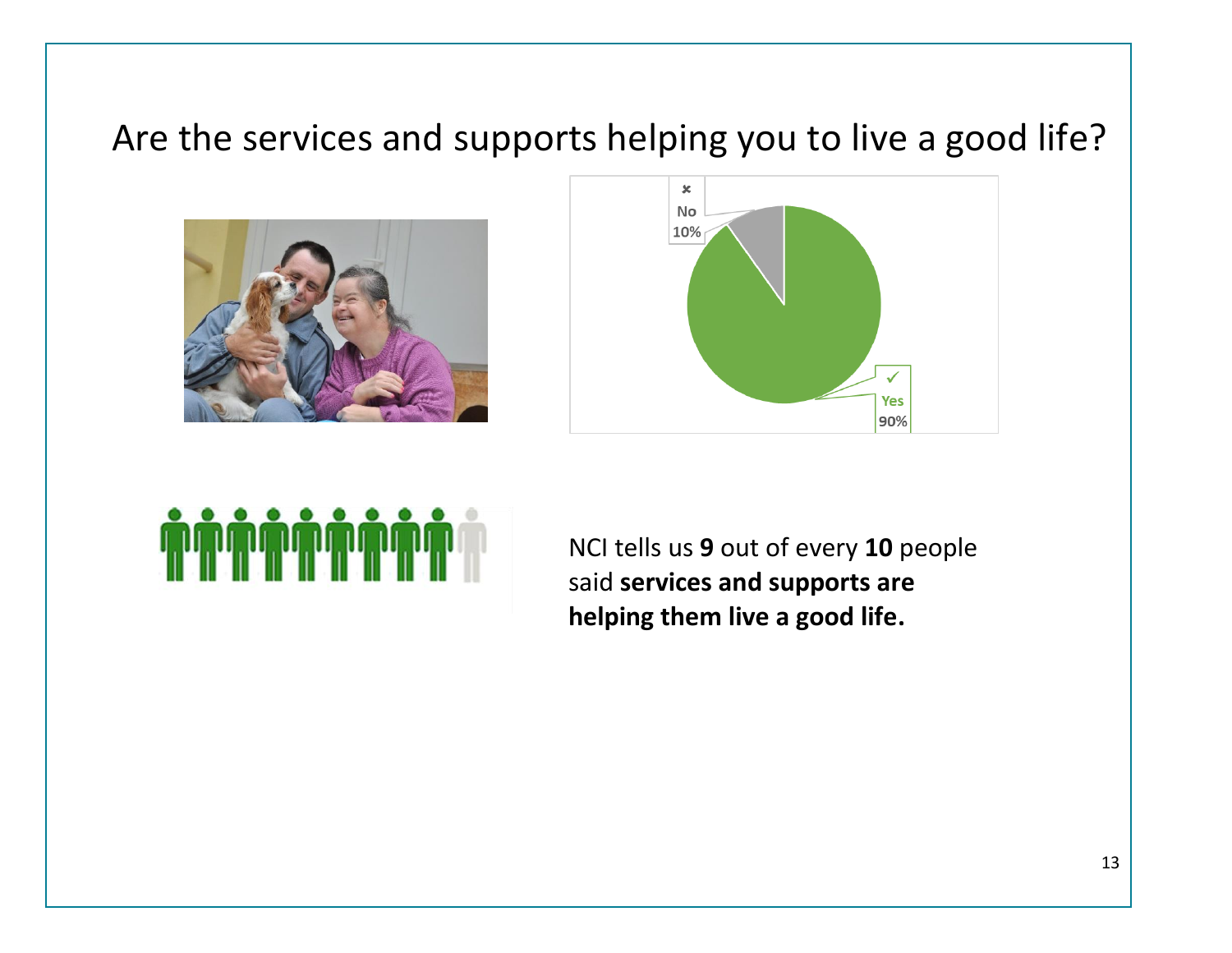

#### What Did We Learn?

NCI tell us about people in Colorado:

**97%** Took part in the last service planning meeting or chose not to

**80%** Understood what was being talked about at the service planning meeting

**95%** Report service planning meeting included people they wanted there

**54%** Remember what is in their service plan

**94%** Said the service plan includes things that are important to them

**75%** Were able to choose the services they get as part of their service plan

**90%** Know who to ask if they want to change something about their services

**91%** Report services and support are helping them live a good life